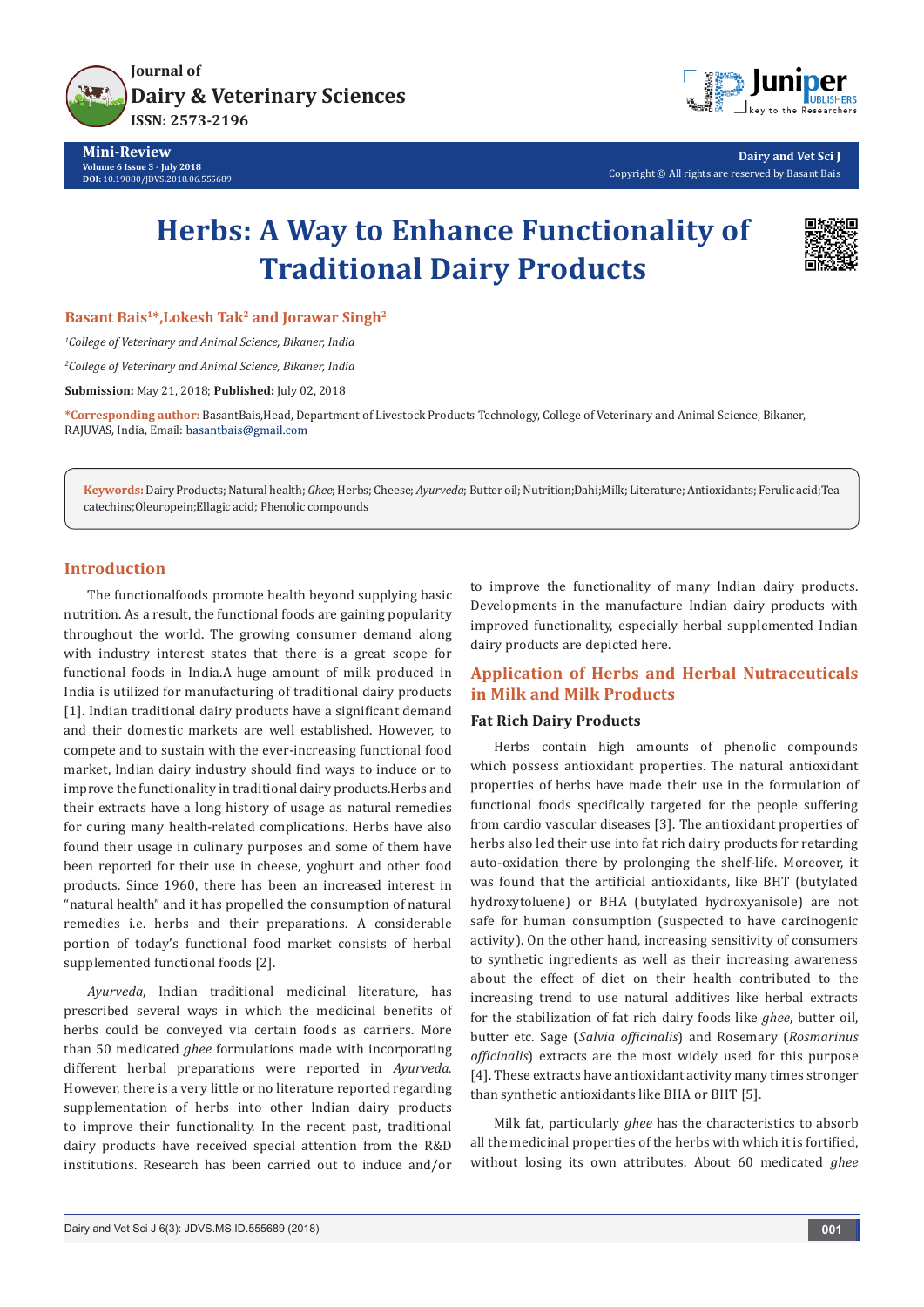preparations used for the treatment of various diseases were reported in Ayurvedicliterature [6].Recently, *Arjuna ghee*was developed at NDRI, Karnal by incorporating functional attributes of Terminalia arjuna for providing beneficial effects against cardiovascular diseases and the product was more stable to oxidative deterioration as compared to control *ghee*[7]. Unlike in case of medicated *ghee* preparations, *Arjunaghee* can be replaced with normal *ghee* in the daily diet. Pawar et al. [8] has successfully increased the oxidative stability of *ghee* by incorporating the alcoholic and aqueous extracts of *Satavari*herb.

Research evidence supporting the health benefits of herbal *ghee* preparations is scanty. In a clinical study on antiasthamine effects of *vasaghee*(*ghrit*), Prasher[9] reported that oral ingestion of vasa *ghee* was beneficial in reducing the risk of asthama. There was marked improvement in 92.59% cases within 21 days of study period. HPTLC studies have shown that vasicinone, an antiasthamine agent present in *Adhatodavasica* was responsible for antiasthamine effects of *vasa ghee*. The authors have also reported that *vasa ghee* consumption also had an additional benefit in reducing serum cholesterol level by 30.16%. Pharmaco clinical studies showed that *Panchtikta ghee*(ghrit) prepared with different methods was beneficial in reducing the cardiovascular diseases [6]. A thorough study on the bioactive components of herbs and effect of different processing conditions on them during *ghee* preparation could lead us to diversify the usage of *ghee* in a well-organized commercial way.

#### **Dahi and Lassi**

*Aloe vera*, an herb of the Liliaceae family has a long and illustrious history dating from biblical times and given a high ranking as an all-purpose herbal plant. Scientific investigations on *Aloe vera*have gained more attention over the last several decades due to its reputable medicinal properties [10]. *Lassi*, a ready-to-serve traditional fermented milk beverage has got wide popularity in India as well as in overseas markets. Sweet *lassi* with its characteristic sweet and slightly sour taste can be used as a food carrier for herbal bioactives like Aloe verajuice. Hussain et al. [2] has developed functional *lassi* using the herb *Aloe vera*(*Aloe barbadensis* Miller). A culture combination containing NCDC 60 and *Lactobacillusparacseisspparacasei* L at an inoculum rate of 1 percent was used for functional *lassi* preparation. Animal study of functional *lassi* revealed that it has better immune protective effects compared to control *lassi*. Recently, Pal et al. [11] also supplemented *Aloe vera*juice into *lassi* to enhance its health benefits. The authors have reported that supplementation of *Aloe vera*juice at 15% level into *lassi* has obtained optimum sensory scores.

Herbal supplemented probiotic *dahi* using the herb *Aloe barbadensis* Miller was also prepared by Hussain et al.[12]. The authors have reported that *Aloe vera*supplementation has supported the growth of probiotic strain *Lactobacillus* 

*paracseisspparacasei* L in *dahi*. The probiotic viability was more than 7 log cfu/ml during 12 days storage period.

#### **Sandesh**

*Sandesh* is a very popular heat-desiccated product of coagulated milk protein mass called *chhana*. About 80% of chhana produced in Kolkata (West Bengal, India) is converted into *sandesh*[13]. Incorporation of herbs into these kinds of highly demanded dairy products will improve the health status of the consumers. Bandyopadhyay et al. [14] incorporated herbs such as turmeric (*Curcuma longa* L.), coriander (*Coriandrum sativum* L.), curry leaf (*Murrayakoenigii* L.), spinach (*Spinacia oleracea*) and aonla (*Emblica officinalis*), separately as a paste, at the 10% level into *Sandesh* to induce the antioxidant properties into the product. The antioxidative levels of these herbs were compared with the synthetic antioxidants TBHQ and BHA: BHT (1:1) at 100 and 200mg/kg levels. The authors have reported that the total antioxidative status of herbal *sandesh* was lower than samples with TBHQ but like those with 200mg/kg BHA: BHT (1:1). The authors have also reported that the use of coriander herb with its antimicrobial and antioxidant properties increased the shelf-life of herbal*sandesh* up to 8 days at (30±1°C) and 30 days at (7±1°C) when compared with the remaining samples.

### **Shrikhand**

*Shrikhand* is a semi-soft, sweetish-sour, whole milk product prepared from lactic fermented curd [15]. *Shrikhandis* prepared by admixing of sugar in required quantities with strained *dahi*  or concentrated *dahi*. Being a sweetish-sour and semi soft product it can easily harbour herbs/herbal extracts without undergoing significant quality changes.Landge et al.[16] successfully prepared *shrikhand* using *Ashwagandha* herb powder as an additive. The authors have found that addition of 0.5% *Ashwagandha* powder to *shrikhand* has improved the organoleptic quality and the product was remained acceptable up to 52 days at refrigerated temperatures.

## **Other Possible Uses of Herbs to Improve the Functionality of Indian Dairy Products**

Most of the Indian traditional dairy products contain high amount moisture content besides harbouring valuable nutrients. The high moisture content of these dairy products will favour the growth of microorganisms leading to their spoilage. Phenolic compounds of herbs are a good alternative for the synthetic antimicrobial agents used in food industry. Phenolic compounds namely, ferulic acid, tea catechins, oleuropein, ellagic acid and p-coumaric acid have been reported to inhibit the growth of pathogenic bacteria (*Salmonella enteritidis, Staphylococcus aureus, Listeria monocytogenes*) and fungi [17]. These antimicrobial properties herbs can be effectively utilized to control the growth of unwanted/spoilage and pathogenic microbes in Indian dairy products. Oleuropein derived from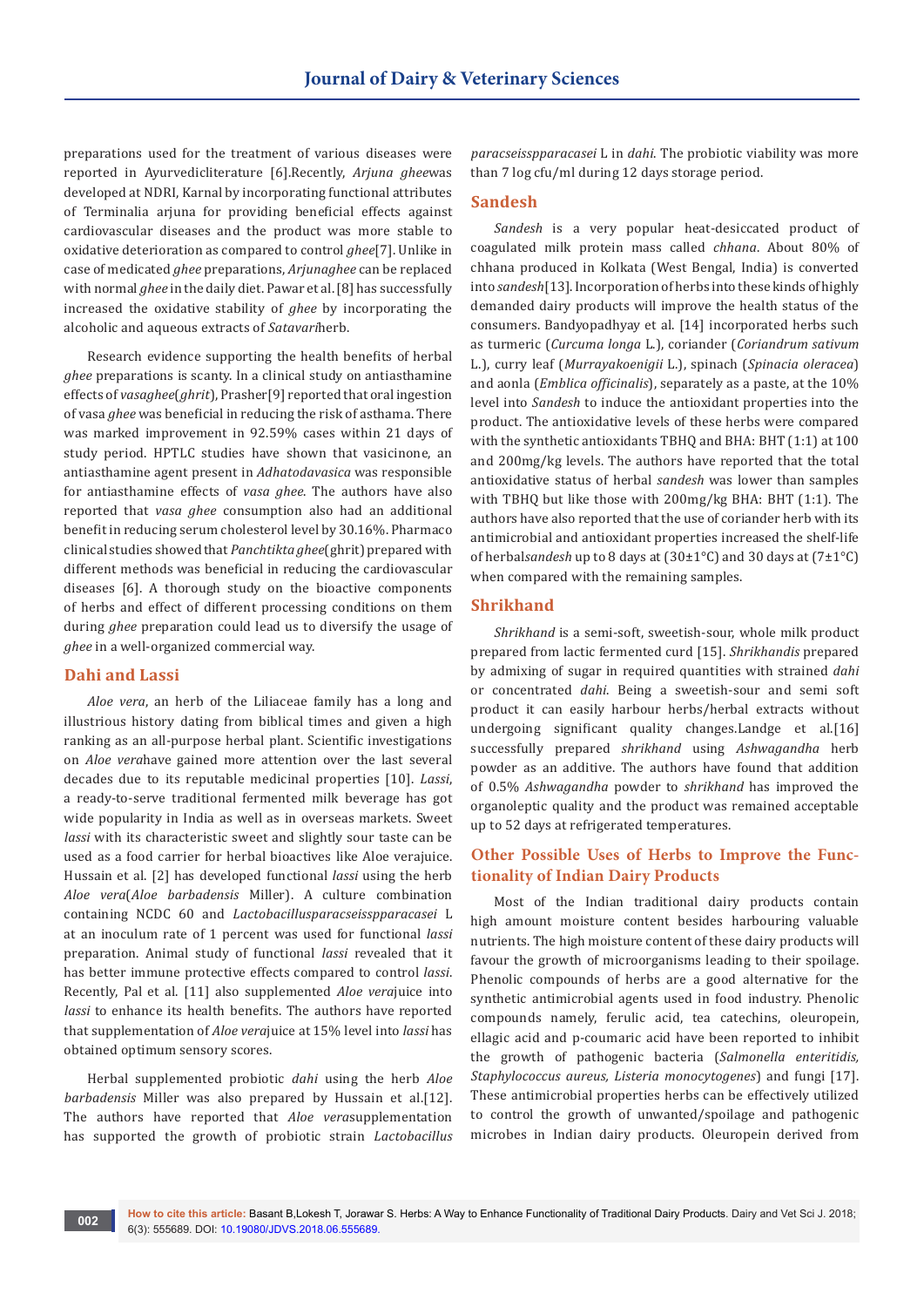Olive tree has been reported to markedly inhibit the production of aflotoxins [18]. This property of oleuropein could be advantageous in products like *chhana* and *paneer* where the growth of moulds leading to mycotoxins production may present health risk [19,20].

#### **Conclusion**

Herbs are considered as nature's gift to human beings as they can prevent and cure many illnesses. Herbs harbor a wide variety of functional components which can perform wide range of biological functionalities. In recent past, research regarding functionality of herbal components, toxicology and their use in food products has been the matter of interest. However, depending upon the concentration and type, the incorporation of herbs into food products may have certain undesirable effects on their sensory, physico-chemical and textural properties which in turn could affect their overall acceptability. Presently, the herbal *ghee*being marketed in the global market is mostly sold as medicine (medicinal *ghee*), which is associated with typical flavour, bitter or pungent taste and a dark colour. Such therapeutic preparations are therefore not acceptable for routine use. Incorporation of these nutraceuticals into food systems may therefore calls for technological modifications/alterations so that the sensory quality of the final product remains unaltered.Furthermore, very limited information is available for ascertaining the residual levels of these functional components in herbal food preparations. Interactions of herbal and food constituents on human health must be studied thoroughly. More research should be directed towards the effect of processing conditions on the bioavailability of functional components in the herbs so that the processes will be designed in such a way that little or no damage will occur to the functional components during their incorporation into food matrix.

#### **References**

- 1. Pal D, Raju PN (2007) Indian traditional dairy products: an overview In Sovenir of International conference on Traditional dairy foods held at National Dairy Research Institute. Karnal from November p: 14-17.
- 2. Hussain SA, Sharma P, Singh RRB (2011) Functional Dairy Foods An overview. In Souvenir of International conference on functional dairy foods held during Nov 16-19 at Karnal, India, p: 7-12.
- 3. [Najgebauer-Lejko D, Grega T, Sady M, Domagała J \(2009\) The quality](https://scindeks-clanci.ceon.rs/data/pdf/1450-9156/2009/1450-91560906753N.pdf)  [and storage stability of butter made from sour cream with addition of](https://scindeks-clanci.ceon.rs/data/pdf/1450-9156/2009/1450-91560906753N.pdf)  [dried sage and rosemary. Biotechnology in Animal Husbandry 25\(5-6\):](https://scindeks-clanci.ceon.rs/data/pdf/1450-9156/2009/1450-91560906753N.pdf)  [753-761.](https://scindeks-clanci.ceon.rs/data/pdf/1450-9156/2009/1450-91560906753N.pdf)
- *4. Ö*[zcan M \(2003\) Antioxidant activity of rosemary, sage and sumac](https://www.ncbi.nlm.nih.gov/pubmed/14585194)  [extracts and their combinations on stability of natural peanut oil.](https://www.ncbi.nlm.nih.gov/pubmed/14585194)  [Journal of Medicinal Food 6\(3\): 267-270.](https://www.ncbi.nlm.nih.gov/pubmed/14585194)
- 5. [Estévez M, Ramirez R, Ventanas S, Cava R \(2007\) Sage and rosemary](https://www.sciencedirect.com/science/article/pii/S0023643805001623)  [essential oils versus BHT for the inhibition of lipid oxidative reactions](https://www.sciencedirect.com/science/article/pii/S0023643805001623)  [in liver pâté. LWT: Food Science and Technology 40: 58-65.](https://www.sciencedirect.com/science/article/pii/S0023643805001623)
- 6. Pandya NC, Kanawjia SK (2002) *Ghee*: A Traditional Nutraceutical. Indian Dairyman 54(10): 67-75.
- 7. Rajanikant and Patil GR (2005) Development of process for herbal *ghee*. NDRI News 10(2).
- 8. [Pawar N, Arora S, Singh RRB, Wadhwa, BK \(2012\) The effects of](https://onlinelibrary.wiley.com/doi/abs/10.1111/j.1471-0307.2011.00816.x)  [Asparagus racemosus \(shatavari\) extract on oxidative stability of](https://onlinelibrary.wiley.com/doi/abs/10.1111/j.1471-0307.2011.00816.x) *ghee*, [in relation to added natural and synthetic antioxidants. International](https://onlinelibrary.wiley.com/doi/abs/10.1111/j.1471-0307.2011.00816.x)  [Journal of Dairy Technology 65\(2\): 293-299.](https://onlinelibrary.wiley.com/doi/abs/10.1111/j.1471-0307.2011.00816.x)
- 9. Prasher R (1999) Standardization of Vasa Ghrita and its extract form and their comparative pharmaco-clinical study with special reference to Swasa Roga (Asthma). MD Thesis, Gujarat Ayurved University, Jamnagar, India.
- 10. [Hussain SA, Raju PN, Singh RRB, Patil GR \(2015\) Potential herbs and](https://www.ncbi.nlm.nih.gov/pubmed/24915396)  [herbal nutraceuticals: Food applications and interactions with food](https://www.ncbi.nlm.nih.gov/pubmed/24915396)  [components. Critical Reviews in Food Science and Nutrition 55\(1\): 94-](https://www.ncbi.nlm.nih.gov/pubmed/24915396) [122.](https://www.ncbi.nlm.nih.gov/pubmed/24915396)
- 11. [Pal ST, Santosh K, Swati S \(2012\) Development of](http://www.i-scholar.in/index.php/ajdfr/article/view/65758) *lassi* containing Aloe [vera juice and its quality characteristics. Journal of Dairying Foods &](http://www.i-scholar.in/index.php/ajdfr/article/view/65758)  [Home Sciences 31\(1\): 1-4.](http://www.i-scholar.in/index.php/ajdfr/article/view/65758)
- 12. Singh RRB, Hussain SA (2011) Application of herbs in development of functional milk and milk products. In compendium of National Training Programme on Basic and Applied Approaches in Designing of Dairy based Nutraceuticals and Functional Foods. 18-27<sup>th</sup> July, 2011, NDRI, Karnal, India, pp: 19-24.
- 13. Aneja RP, Mathur BN, Chandan RC, Banerjee AK (2002) Technology of Indian milk products. A Dairy India Publication, New Delhi, India.
- 14. [Bandyopadhyay M, Chakraborty R, Raychaudhuri U \(2007\)](https://onlinelibrary.wiley.com/doi/abs/10.1111/j.1471-0307.2007.00338.x)  [Incorporation of herbs into sandesh, an Indian sweet dairy product,](https://onlinelibrary.wiley.com/doi/abs/10.1111/j.1471-0307.2007.00338.x)  [as a source of natural antioxidants. International Journal of Dairy](https://onlinelibrary.wiley.com/doi/abs/10.1111/j.1471-0307.2007.00338.x)  [Technology 60\(3\): 228-233.](https://onlinelibrary.wiley.com/doi/abs/10.1111/j.1471-0307.2007.00338.x)
- 15. De S (1980) Shrikhand in Outlines of Dairy Technology. Oxford Publishers, New Delhi, India, pp: 410-412.
- 16. Landge UB, Pawar BK, Choudhari DM (2011) Preparation of shrikhand using Ashwagandha powder as additive. Journal of Dairying Foods & Home Sciences 30(2): 79-84.
- 17. Schaller F, Rahalison L, Islam N, Potterat O, Hostettmann K, Stoeckli-Evans H, Mavi S (2000) A new potent antifungal 'quinone methide' diterpene with a cassane skeleton from *Bobgunnia madagascariensis*. Helvetica Chimica Acta 83: 407-413.
- 18. [Bullerman H, Gourma LB \(1987\) Effects of oleuropein on the growth](https://pennstate.pure.elsevier.com/en/publications/effects-of-oleuropein-on-growth-and-aflatoxin-production-by-asper)  [and aflatoxin production by Aspergillus parasiticus. Zeitschrift fur](https://pennstate.pure.elsevier.com/en/publications/effects-of-oleuropein-on-growth-and-aflatoxin-production-by-asper)  [Lebensmittel-Untersuchung und-Forschung 20: 226-228.](https://pennstate.pure.elsevier.com/en/publications/effects-of-oleuropein-on-growth-and-aflatoxin-production-by-asper)
- 19. Jarvis B (1983) Mould and mycotoxins in mouldy cheeses. Microbiologie Aliments Nutr 1: 187-191.
- 20. Singh RRB, Sharma P, Hussain SA (2012) Product diversification opportunities and emerging technologies for the Indian dairy industry. In Souvenir of National seminar on Dairying in Eastern India: Challenges and Opportunities organized by Indian Dairy Association (EZ) Bihar State Chapter, Patna, during 15-16<sup>th</sup> Apr, 2012 at Patna, Bihar, India, pp: 52-60.